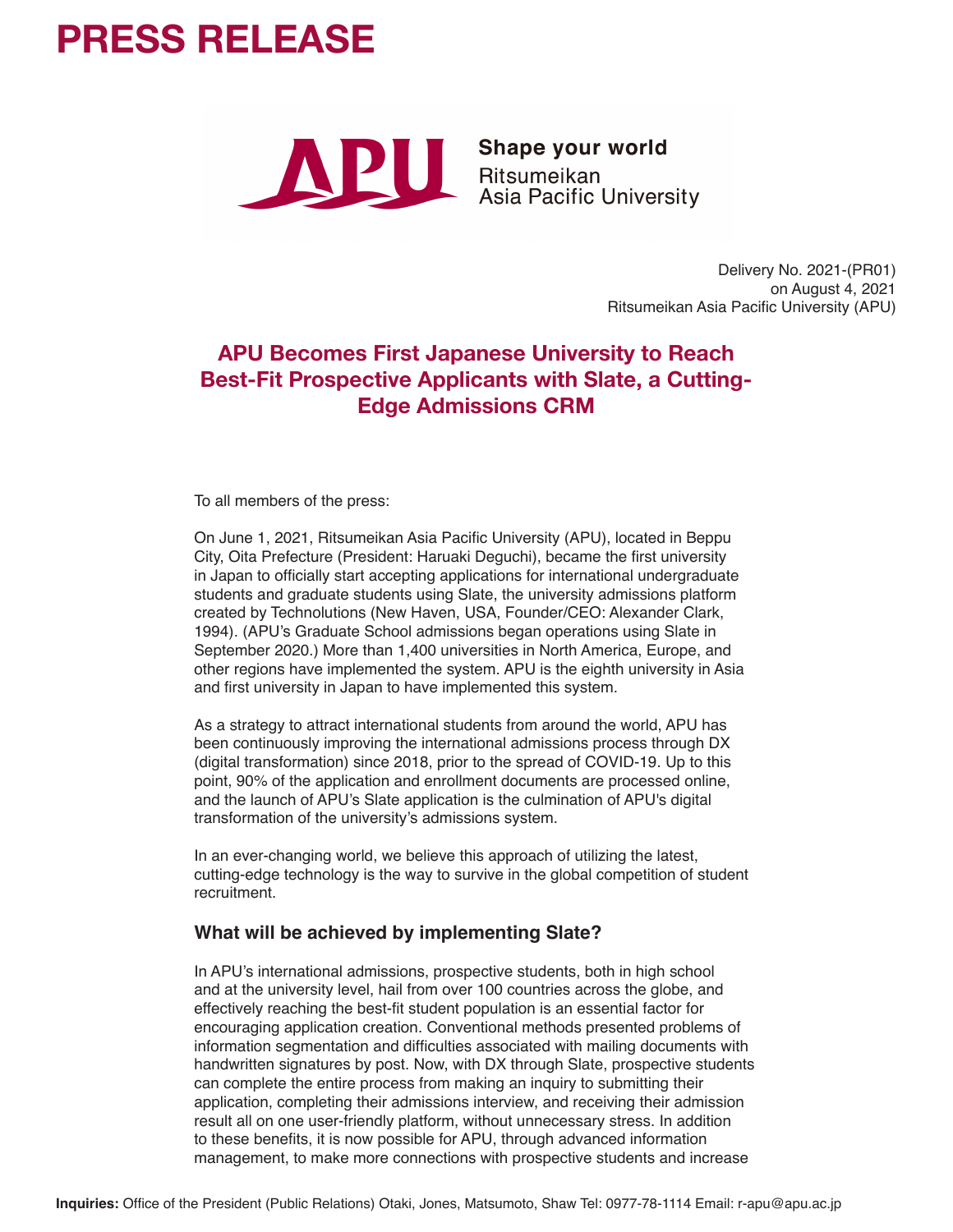the number of applicants through routine outreach initiatives.

With applicant information now centrally managed on Slate, we are also able to deliver relevant and sophisticated information to prospective students. This is expected to dramatically increase the level of engagement, and in fact, in just one month after implementing this system, the number of applications increased 1.5 times compared to the same time period last year (1st round of international applicants for Spring 2022 enrollment).

#### **Highlights of DX implementation for APU's international admissions**

- 1. First educational institution in Japan to conduct interviews via video recording
- 2. Introduced official electronic signatures through use of Adobe Sign
- 3. In collaboration with Western Union, implemented simplified payments and credit card payments
- 4. In collaboration with GrooveNotes (Fukuoka, Japan), implemented AI essay analysis
- 5. In collaboration with Pearson (U.K.) , introduced at-home online assessments to evaluate critical thinking, basic mathematical thinking, and language skills of applicants
- 6. 90% of application and enrollment documents are now submitted online, etc.

Prospective students, no matter where they live, can now register for online events, ask questions about admissions, submit an application, receive their admission result, pay associated fees, and fill in the student visa application—all as long as they have an internet connection. In addition, by properly conducting interviews, tests, and essays online, we have development a DX-based application process that will reliably identify the quality of applicants.

### **Examples of Prior Challenges Solved by Slate (To Date)**

- Previously, personal information gathered at recruiting events was registered manually, creating a time lag and information fragmentation.
	- Personal information is now automatically registered at the time of inquiry or event registration, eliminating the time lag for follow-up and outreach mailings. Prior to Slate implementation, information such as inquiry content, event registration/participation, etc. for prospective students was not connected and visible in one location. With the use of Slate, interactions and collected information for each prospective student/application is now linked and visible on their individual record.
- In the past, marketing was dependent on the recruiter for each country/region.
	- With Slate, marketing is becoming more automated. Prospective student information is gathered through various ways such as event registration/inquiries, all while being managed in Slate. Once gathered, recruiters for each country/region can approach individuals who need additional follow-up messages and automatic outreach messages are sent to interested parties. This system has eliminated prospective students from missing out on relevant information and reduced the staff workload by about 20%.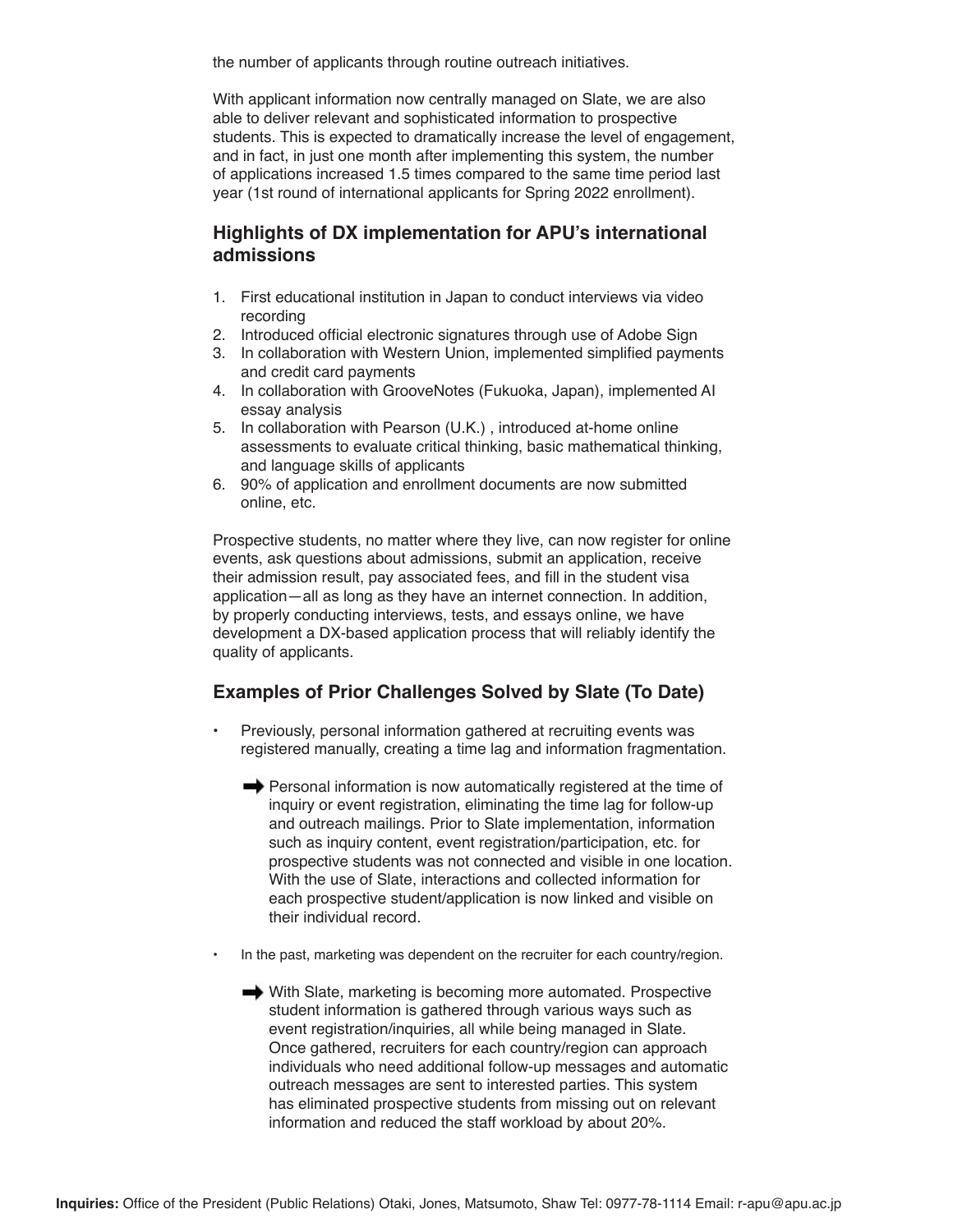**DX of Inquiry to Enrollment Funnel (Consolidation and Visualization of All Data onto One Platform)**





#### **Comment by Alexander Clark, Founder & Chief Executive Officer | Technolutions**

*We are proud to partner with APU to support the application process for both English-language and Japanese-language programs. Slate is trusted by more than 1,400 colleges and universities, including many of the world's top undergraduate, graduate, and professional school programs. We are excited to count APU among our clients and look forward to a successful long-term partnership.*



#### **Comment by Professor Hiroshi Yoneyama, APU Vice President**

*Nearly half of APU's student body consists of international students coming from about 90 countries and regions around the world.*  APU's admissions counselors are highly professional and passionate individuals who are well aware of the students' diverse talents and *experiences, and they work closely with students to help them from application to enrollment. APU also greatly values the strong*  connections with our overseas offices and educational agents located in *various parts of the world.*

*Slate is not only a tool to seamlessly connect the various operations conducted by admissions counselors as mentioned above, it is also a communications tool to support high school students who have a keen interest in APU from the time of application until they enroll. Even though COVID-19 has virtually halted international mobility, many international students have still chosen to enroll at APU. We believe*  the negative impact of the COVID-19 pandemic has been significantly *minimized by the appeal of APU's education along with the digital transformation of our international admissions through Slate.*

*APU's goal is to continue to be a university where talented students and graduates from all over the globe as well from across Japan can come together as part of APU's global learning community to positively*